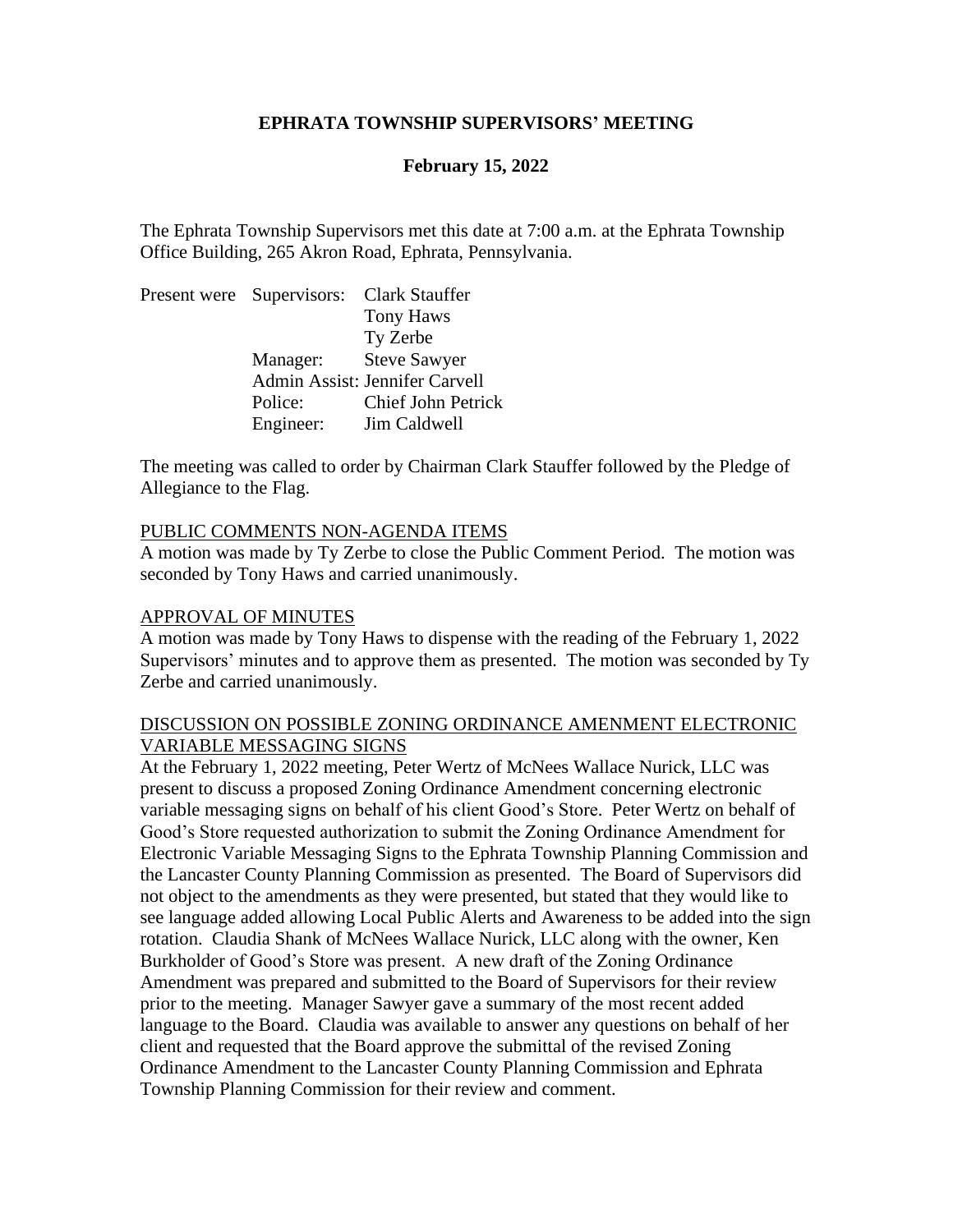A motion was made by Ty Zerbe to approve the submittal of the Zoning Ordinance Amendment for Electronic Variable Messaging Signs as presented to the Lancaster County Planning Commission and Ephrata Township Planning Commission for their review and comments. The motion was seconded by Tony Haws and carried unanimously.

## STAFF REPORTS

# **Police Department – Monthly Report.**

Chief Petrick provided the Supervisors with a summary of the calls for service within Ephrata Township for the month of January totaling 333 incidents. There were 11 arrests and 10 traffic citations. The monthly report was provided to the Township and will be kept on file in the office.

Chief Petrick notified the Board of Supervisors that a new police officer was recently hired to fill the place of a retired officer.

# **Manager Steve Sawyer**

• **Ephrata Crossing Streetlight – Pleasant Valley Road.** An email was provided to the Board of Supervisors from Rick Stauffer of Property Investing and Management Inc. and Justin Shelton from Springwood Hospitality regarding a streetlight located on Pleasant Valley Road at the entrance to the Ephrata Crossings East development. Rick Stauffer is requesting that the Township agree to have PPL invoice the Township for the cost of the streetlight. Both PIM, Inc. and Springwood Hospitality have agreed to pay their prorated cost of this lighting as part of the streetlight assessment for the streetlights on Quarry Ridge Drive. The Board of Supervisors tabled their decision at their February 1, 2022 meeting. Manager Sawyer gave more details to Rick Stauffer's request and stated that this would be treated the same as the other streetlights within the Township and will become part of the annual street light assessment billing.

A motion was made by Tony Haws to approve the Township being the PPL account holder for the streetlight located along Pleasant Valley Road with the condition that this streetlight be part of the annual streetlight assessment billing for the streetlights on Quarry Ridge Drive. The motion was seconded by Ty Zerbe and carried unanimously.

• **Ephrata Youth Soccer Club – Field Reservation Request.** Ephrata Youth Soccer Club has requested to use the soccer field area at the Community Park as they have in prior years from March 21st through June 30, 2022 for youth soccer ages 4 through 12. A Certificate of Insurance was also provided.

A motion was made by Ty Zerbe to approve the Ephrata Youth Soccer Club Field Reservation Request as presented. The motion was seconded by Tony Haws and carried unanimously.

• **Request by Weaver Precast to Eliminate Dumpster Enclosure.** Ephrata Township received a request from Gary Weaver of Weaver Precast to eliminate the dumpster enclosure that is shown on the recorded Land Development Plan.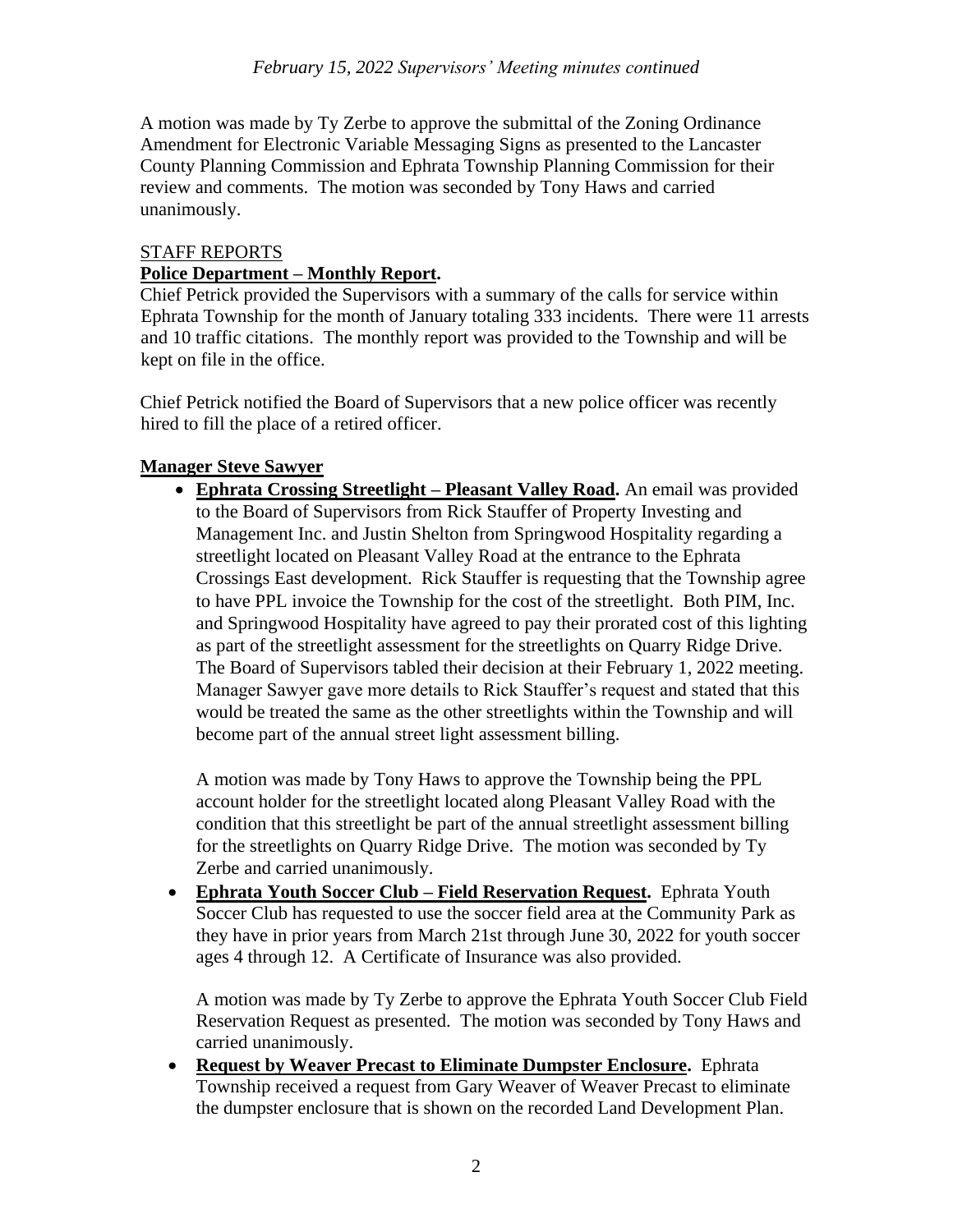Manager Sawyer stated that the Township Subdivision and Land Development Ordinance requires an enclosure primarily for aesthetics and to prevent trash from being blown out of the dumpster area. The location of the dumpster will remain the same as shown on the plan and placed onto a concrete pad and is not visible to any neighboring property owners. Manager Sawyer suggested that the Board consider deferring the installation of the dumpster enclosure until such time as the Township, in its sole discretion, determines that the enclosure is necessary.

A motion was made by Ty Zerbe to disapprove the Waiver request to eliminate the dumpster enclosure as shown on the recorded Land Development Plan but allow the applicant to defer the installation of the enclosure until such time the Township at its sole discretion deems it necessary. The motion was seconded by Tony Haws and carried unanimously.

• **Ferris Mower Purchase.** Manager Sawyer notified the Board of Supervisors that the 2022 capital budget included the purchase of a new commercial mower that is used to maintain the Ephrata Township Parks. The Township received a proposal from Martin's Repair Shop LLC which was submitted to the Board of Supervisors for their review prior to the meeting. The proposal included the current Co-Star price for the new mower along with Martin Repair Shop's price for the new mower which is less than the Co-Star's price. The proposal also included trade-in amounts for the Township's current Ferris mower and two push mowers. Randy Groome, Township Road Superintendent was present and stated that he has been very pleased with the service and warranty work that Martin's Repair Shop has provided to the Township over the past years. Manager Sawyer requested authorization to purchase a new Ferris Mower from Martin Repair Shop in the amount of \$8,742.20.

A motion was made by Tony Haws to approve the purchase of a new Ferris Mower from Martin Repair Shop in the amount of \$8,742.20 as presented. The motion was seconded by Ty Zerbe and carried unanimously.

• **Custom Computer Quote.** Manager Sawyer presented to the Board of Supervisors a proposal to convert the Township's current email to Microsoft 365 which is a cloud base email service for security reasons as recommended by Custom Computers. The Township has had several issues recently with the email that is being provided by Blue Ridge as part of the franchise agreement. Manager Sawyer requested the Board approve the proposal by Custom Computer in the amount of \$1700.00 for the Microsoft 365 email migration and required monthly service fees.

A motion was made by Tony Haws to approve the proposal to cover the Township's email to Microsoft 365 in the amount of \$1700.00 and to approve the monthly service fees as quoted by Custom Computer. The motion was seconded by Ty Zerbe and carried unanimously.

• **Township Building-Tenant Renovation Project.** Carol Musser, of Life Point Counseling Service, who is currently the tenant on the lower level of the Ephrata Township Municipal Building has requested approval of a renovation project to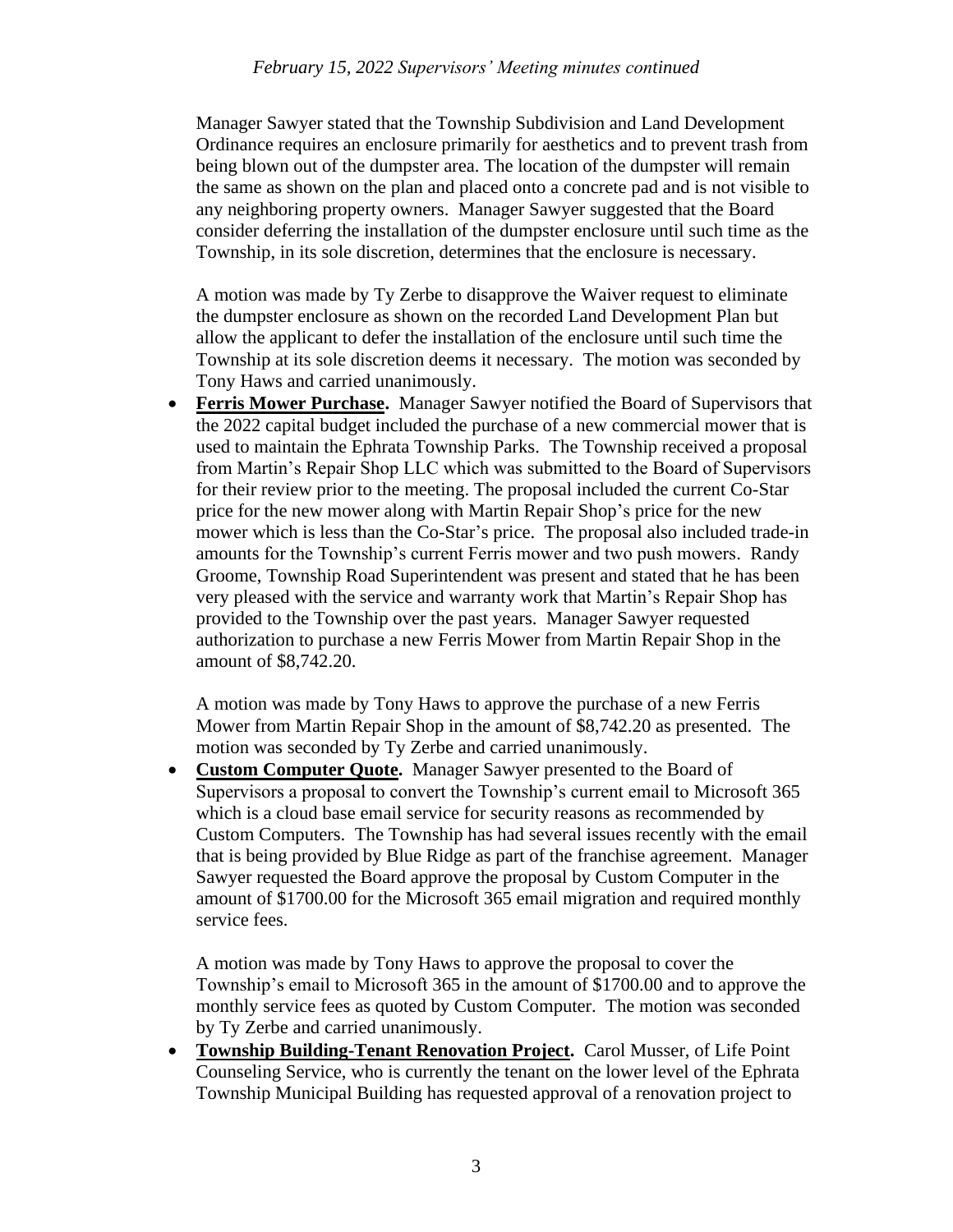create two separate offices in the former police training room. Manager Sawyer stated that he spoke with the tenant regarding heating and cooling in this area. The Township recently provided a new heating and cooling system and there would not be heat or cooling in the proposed office areas. Carol Musser has agreed to contact Vertex Mechanical to add the necessary HVAC equipment needed as part of the project. The entire cost of the project would be paid for by Life Point counseling. Manager Sawyer stated that this area is part of the square footage that she is currently leasing.

A motion was made by Ty Zerbe to approve the renovations as presented with the HVAC upgrade to be completed by Vertex Mechanical. The motion was seconded by Tony Haws and carried unanimously.

**Engineer Jim Caldwell** reported that there are several plans in the review process and construction observation phase:

East Mohler Church Road Subdivision Ephrata Mennonite School – Site Work Inspections CB Burkholder

Jim Caldwell stated that the DCNR Permit for the Autumn Hills Project should be received in the near future and requested that the Board of Supervisors give conditional approval to begin the bid advertising so that the Township could award the bid at the first Supervisors Meeting in April.

A motion was made by Ty Zerbe authorizing Rettew Associates to advertise the bid for the Autumn Hills Project conditional upon all of the required DCNR approvals. A motion was made by Tony Haws and carried unanimously.

Jim Caldwell also stated that the Ephrata Township Park clearing project was also ready to be advertised for bid per the Township's approval. There was discussion of making a slight change specifically for the type of grass seeding mix.

A motion was made by Tony Haws to authorize Rettew Associates to advertise the Ephrata Township Park clearing project subject to a seeding change to a low mow seed mix. The motion was seconded by Ty Zerbe and carried unanimously.

## APPROVAL OF BILLS

A motion was made by Ty Zerbe to accept the list of checks written and to pay any bills pending. The motion was seconded by Tony Haws and carried unanimously.

### **CORRESPONDENCE**

Tony Haws stated that he had nothing additional to add to the meeting.